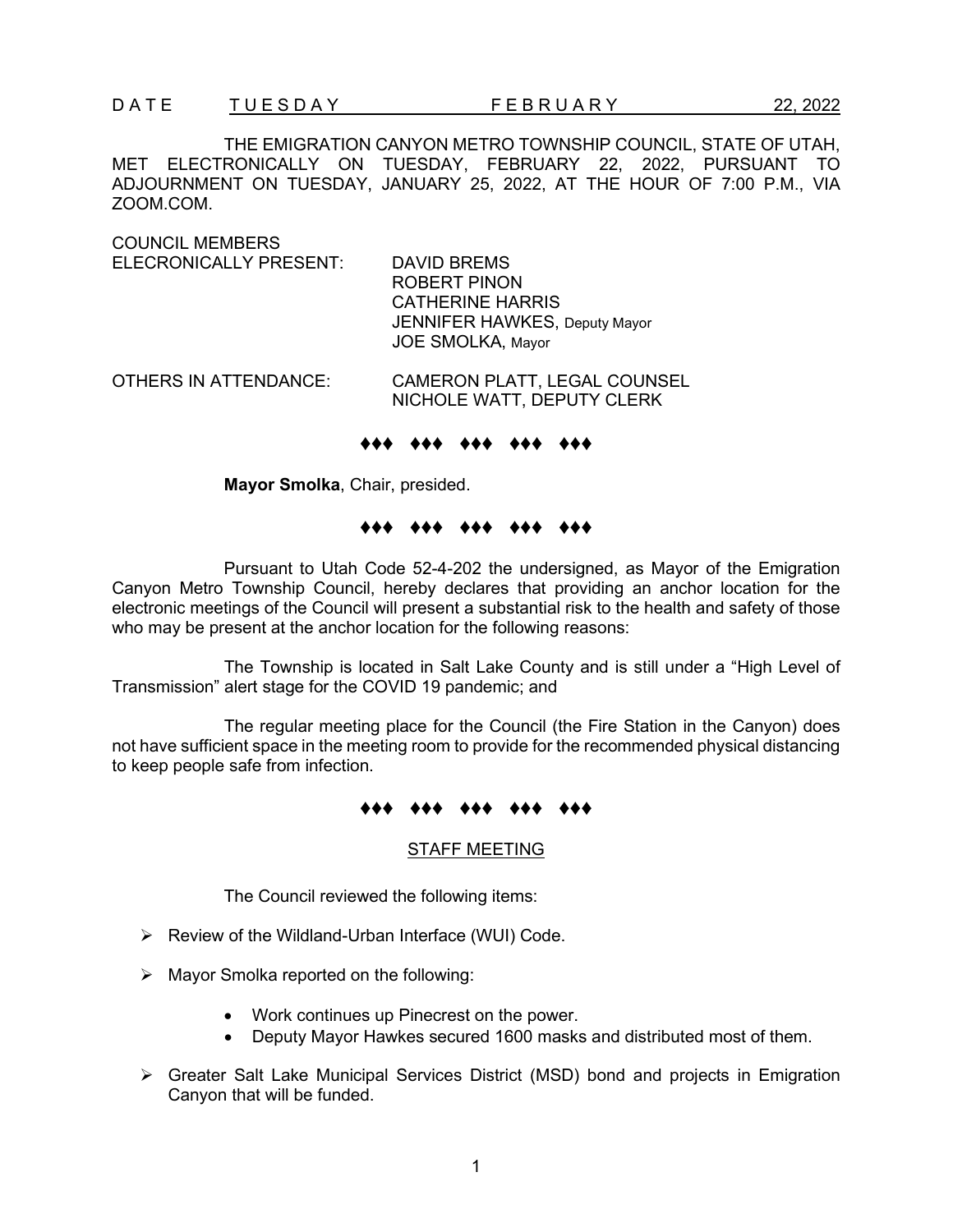$\triangleright$  Consideration of returning to in-person meetings.

## ♦♦♦ ♦♦♦ ♦♦♦ ♦♦♦ ♦♦♦

### PUBLIC MEETING

Citizen Input

None.

# ♦♦♦ ♦♦♦ ♦♦♦ ♦♦♦ ♦♦♦

#### Reports from Municipal Service Providers

### *Emigration Canyon Community Council Report (ECCC)*

**Bill Tobey** stated the ECCC is waiting for the final report from the Wildfire Research team. They met with the research team in January to discuss how they can use the findings from the report to encourage residents and drive higher participation in the annual risk mitigation activities. Every home in Emigration Canyon was visually inspected by Dax Reid, a professional forester and wildland firefighter with the Utah Division of Forestry, Fire and State Lands, using a list of 13 risk factors. The assessment is done from the curb or partially up a driveway and is not equivalent to the detailed assessment that UFA does as they walk around a home with a homeowner. This is the first time there has been a benchmark for household fire preparation and the outcome was not encouraging. Of 614 canyon homes, 90 percent of homes were rated as being high, very high, or at extreme risk, 10 percent were rated as moderate or low risk. Homeowners did their own property risk assessment and consistently underestimated the risk associated with vegetation within the fire defense perimeter and nearby combustible materials. The ECCC will meet with the forest service team on March 2, 2022, to draft a mailer that will review the survey findings and work on making household specific information available to homeowners. He continues to work with UFA and the Utah Division of Forestry, Fire & State Lands on fuel mitigation plans. The grant applications that were submitted last fall were unsuccessful and UFA support will depend on its budget. A letter was sent to the Salt Lake County Planning Commission expressing its support to amend its zoning ordinance to eliminate mining and minerals processing as conditional uses of county lands zoned for forestry and recreation. Firewise will be held on May 7, 2022, at the fire station from 9:00 to noon.

− − − − − − − − − − − − − −

*Unified Police Department (UPD)* 

**Detective Jake Elsasser** reviewed the January statistics for Emigration Canyon stating there were 32 calls for service with 9 initial reports. There are two events in the permitting process. The Run Emigration Half Marathon will be held on April 2, 2022, from 8:00 am – 12:30 pm with 250 runners expected. The uphill side of the road will be closed, and the downhill side will be free for travel. Utah Hill Climb Championship will be held on April 23, 2022, from 8:00 am – 10:00 am. No road closures are necessary as it is uphill only. UPD will staff both events.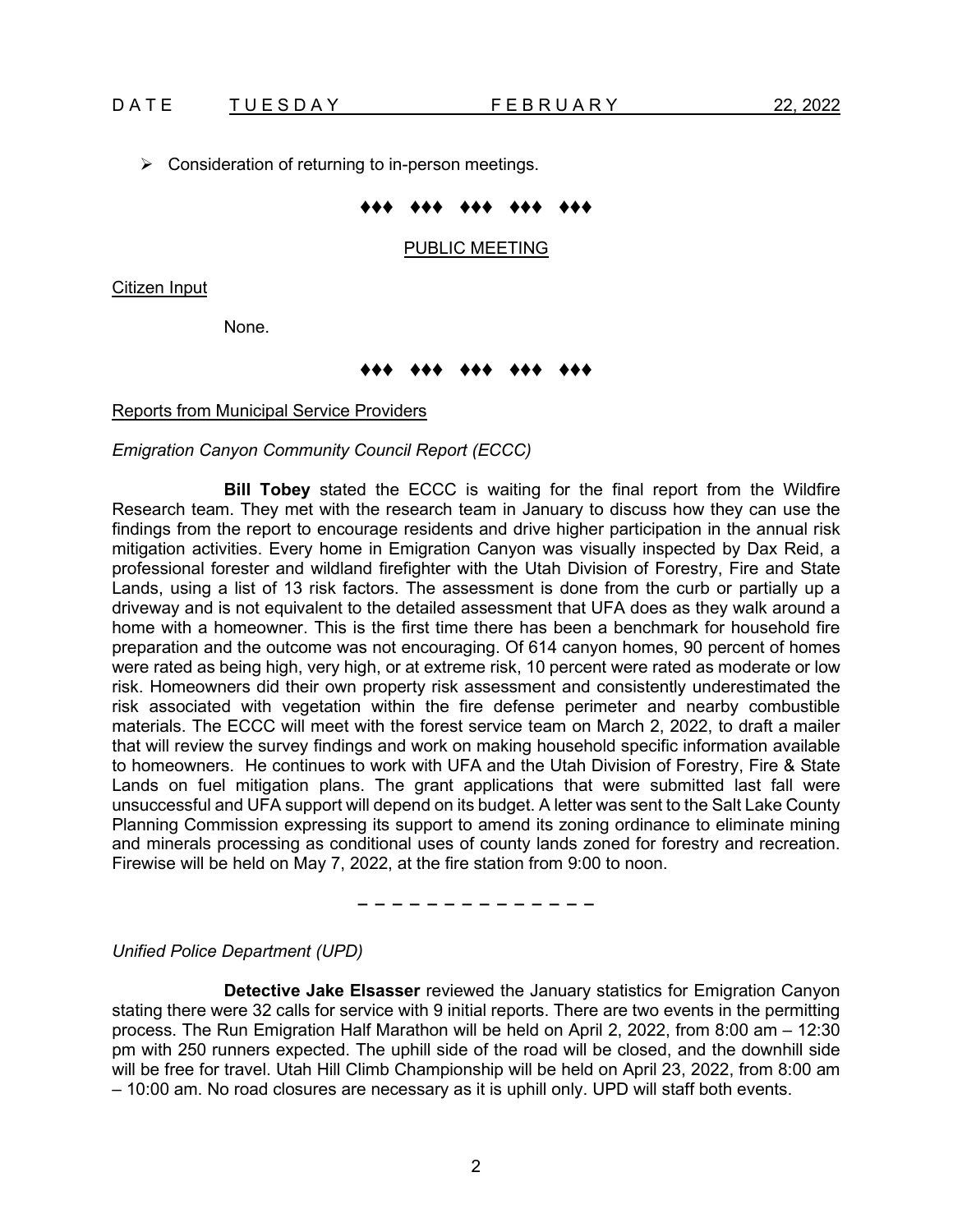**Chief Wayne Dial** stated UPD may do a bike education day at the April 23, 2022, Utah Hill Climb Championship event.

− − − − − − − − − − − − − −

*Unified Fire Authority (UFA)*

**Captain Michael Conn** stated three candidates are going through the selection process to replace retiring Chief Dan Petersen. An Ad Hoc committee was formed in the fall to help with the selection process. In March there will be a meet and greet with the candidates, the board will discuss recommendations made by the Ad Hoc committee, and then make a final decision. The goal is to have a change in command on April 2, 2022. The budget process is underway with the individual divisions drafting their budgets. Recruit camp started on February 1, 2022, and graduation will be in May 2022. Lateral hiring process has started and will bring six paramedics to UFA from other organizations. Three individuals will be promoted to Captain this month. January calls were low with the majority being medical related. Tonight, is Captain Conn's last meeting. There are two candidates that are being interviewed to replace him and both are very good. He is committed to the community and will be available until his replacement is selected. He recognized and thanked Bill Tobey for the amount of work on fire prevention he has done in the community.

## ♦♦♦ ♦♦♦ ♦♦♦ ♦♦♦ ♦♦♦

## Council Business

*Emigration Canyon Metro Township General Plan*

**Matt Starley**, Planner, Greater Salt Lake Municipal Services District (MSD), presented a PowerPoint presentation on the Emigration Canyon Metro Township General Plan. He reviewed what the General Plan includes, what public meetings and outreach were conducted, vision, goals, proposed revisions, and next steps.

**Cameron Platt** stated the Council can adopt the resolution and the General Plan with amendments. If the plan is adopted with amendments a notice will need to be published.

**Mayor Smolka** stated he is not happy with the case study on commercial development.

**Council Member Harris** stated she was not happy with the case study either. It takes away what the vision is for Emigration Canyon, which is entirely residential. Modifications can be made if residents are pushing for more commercial. Commercial has typically failed in the canyon.

**Mr. Starley** stated he can remove the case study page.

**Mayor Smolka** directed Mr. Platt to draft a resolution to adopt the Emigration Canyon Metro Township General Plan for consideration at the March meeting.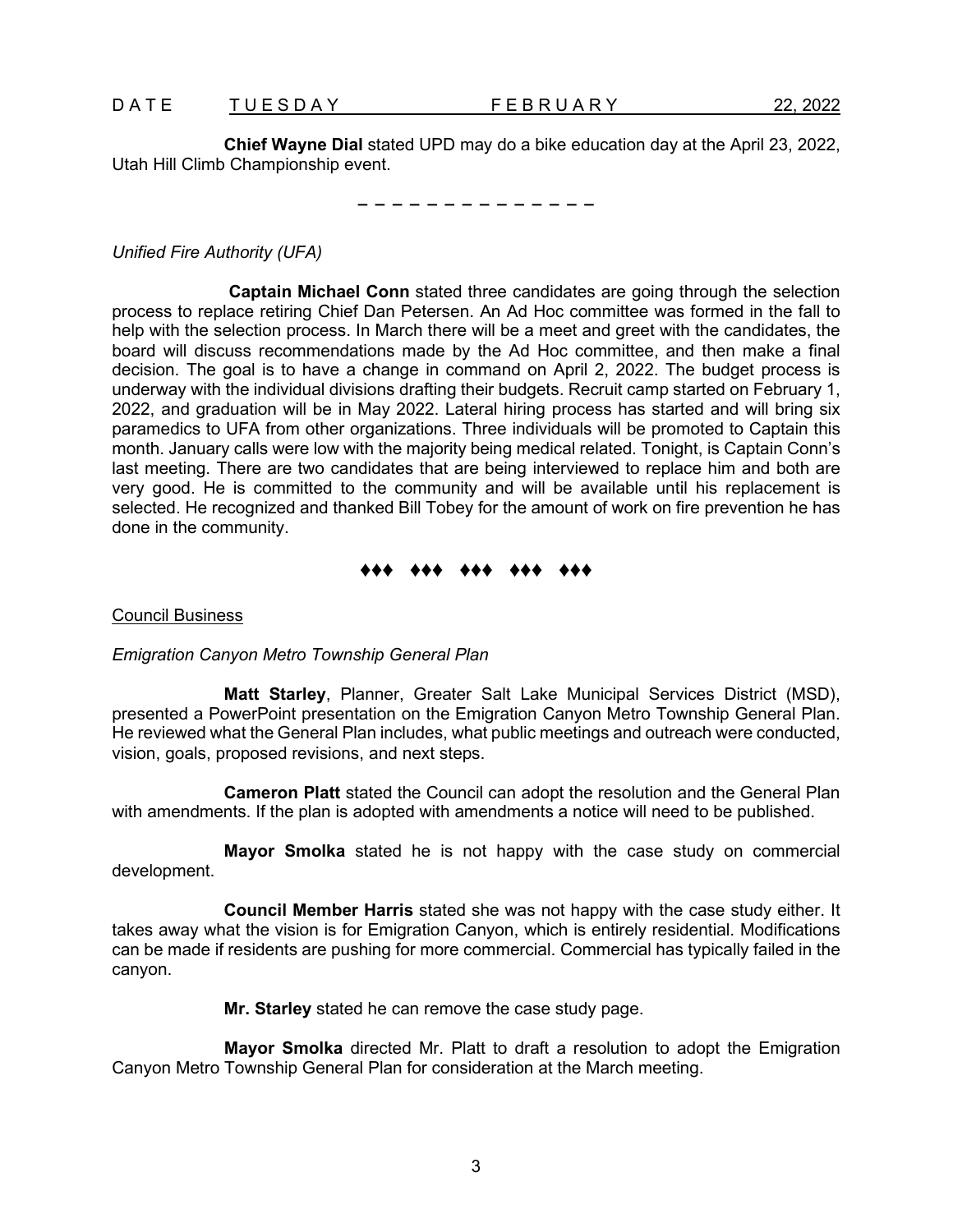DATE TUESDAY FEBRUARY 22, 2022

## *Emigration Canyon Restrooms*

**Deputy Mayor Hawkes** stated she met with the Division of Water Quality today. A year extension was given to spend the grant funds. She is in the process of getting the contract signed and should have it done soon. The ground was still frozen for the stie review. There is some settling and the slope behind the structure will need to be evaluated. She will contact public works to see if temporary fencing can be put up around the work zone to allow the contractor a staging location.

− − − − − − − − − − − − − −

− − − − − − − − − − − − − −

## *Hiring of Council Administrator*

**Council Member Harris** stated she spoke with Brooke Barns, Human Resources and Payroll Specialist, Greater Salt Lake Municipal Services District (MSD), regarding comments on the job description. Polly McLean also emailed Ms. Barns and if the comments can be merged into a formal job description, it would be ready to post. Nothing has been officially updated at this time.

− − − − − − − − − − − − − −

## *Budget Items*

**Mayor Smolka** reviewed the invoices for Clerk services, payroll, and legal counsel. Between the fund balance and capital improvement fund, there is approximately \$400,000 available that can be used for the restroom. The Greater Salt Lake Municipal Services District (MSD) Board will be discussing limiting the fund balance and capital improvement fund to keep money in the MSD to be used more appropriately. The Council has not spent any money from the fund balance, projects that have come up have been covered with CARES Act funding or the administrative budget. He asked for the Councils feedback whether to vote in favor of or work it into the capital funds for projects.

**Council Member Harris** asked why there is a push to reduce the fund balance.

**Mayor Smolka** stated some of the metro townships have substantial fund balances, in excess of \$1 million. If the funds went to the MSD rather than the metro townships, it would be used for projects that would be prioritized throughout the MSD service area. This would allow for more road improvements, curb, and sidewalks projects. Between the metro townships, the available funds would be approximately \$3 -\$4 million.

**Council Member Pinon** asked if Emigration Canyon would get more money than

it puts in.

**Mayor Smolka** stated he was not sure. There will probably be a restriction on how much can be put into the fund balance and capital improvement fund. The fund balance is regulated by the state at 5 percent of the annual operating budget.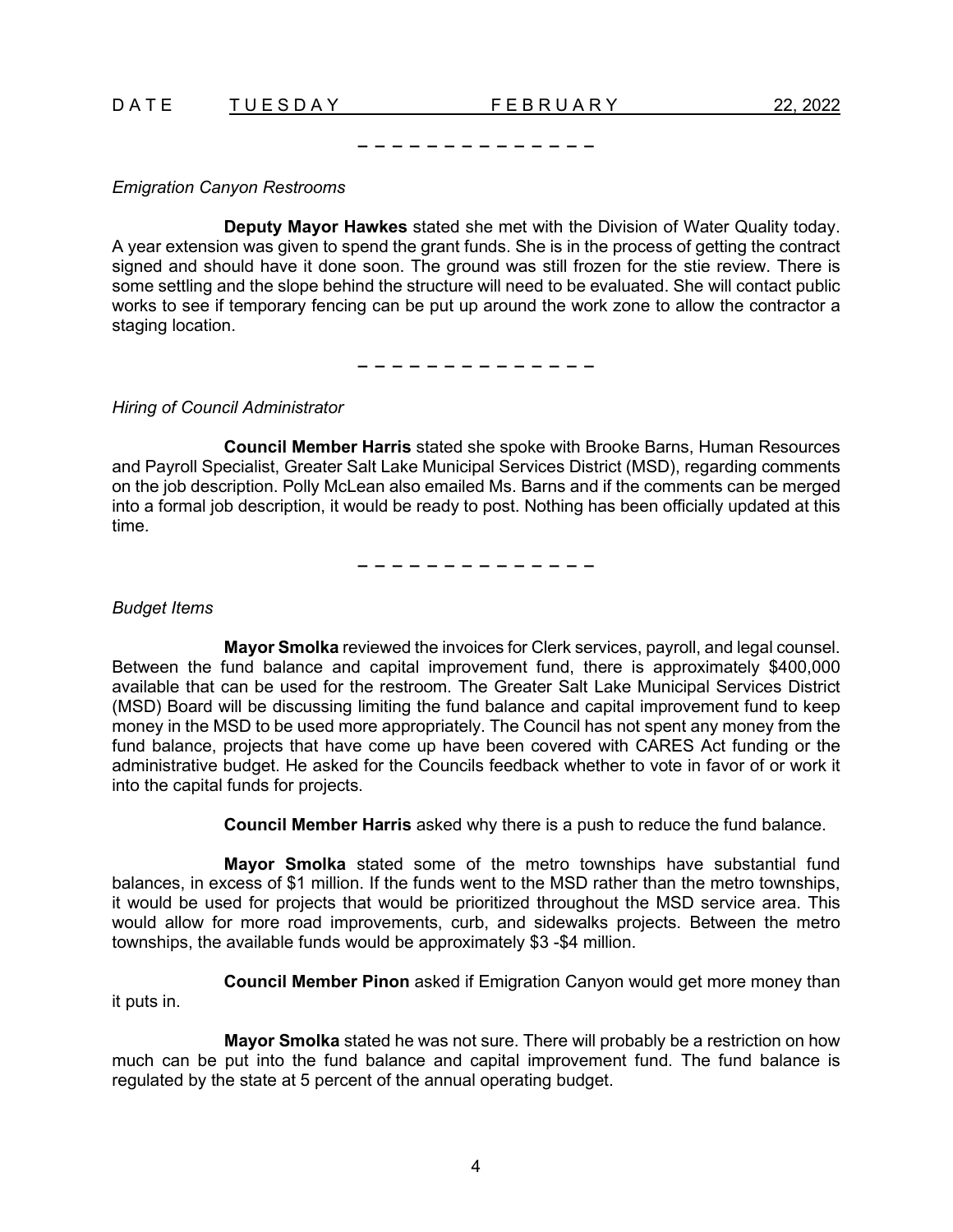**Cameron Platt** stated once money is put into the capital improvement fund, it must be earmarked for capital improvement projects. If the Council gives up control of the fund balance, it may limit the amount of input it would want to give; however, combining funds to allow for bigger projects, is not necessarily a bad thing.

**Deputy Mayor Hawkes** stated voting to become a metro township allowed for Emigration Canyon to have certain say. It was structured to allow local control of how things are done and where the money is spent. Emigration Canyon will have some say in where the combined funds will be spent; however, it makes sense to keep it money and put it back into the metro township.

**Council Member Pinon** stated once the General Plan is in place, projects will be able to be prioritized more. If there is access to more money, that would be to the metro townships benefit but if projects have to be put up against other metro townships and put in a queue, it would not be beneficial.

− − − − − − − − − − − − − −

*Consideration of Minutes*

Council Member Harris, seconded by Council Member Pinon, moved to accept the minutes of the Emigration Canyon Metro Township Council meeting held on January 25, 2022. The motion passed unanimously.

## ♦♦♦ ♦♦♦ ♦♦♦ ♦♦♦ ♦♦♦

Council Member Reports

*Unified Police Department (UPD) & Salt Lake Valley Law Enforcement Service Area (SLVLESA)*

**Council Member Brems** stated the Board is negotiating the departure of Taylorsville City. SLVLESA is working on options to increase revenue at the legislature. The tax anticipation notes are ready to be issued, this will allow SLVLESA to pay bills as taxes are collected.

− − − − − − − − − − − − − −

*Emigration Canyon Metro Township Planning Commission*

**Council Member Brems** stated he asked Dale Berreth, Emigration Canyon Metro Township Planning Commission, to be the point person for the dark sky discussion.

**Mayor Smolka** asked if Mr. Berreth could also lead the discussion on electing a new chairperson.

− − − − − − − − − − − − − −

*Unified Fire Authority (UFA) & Unified Fire Service Area (UFSA)*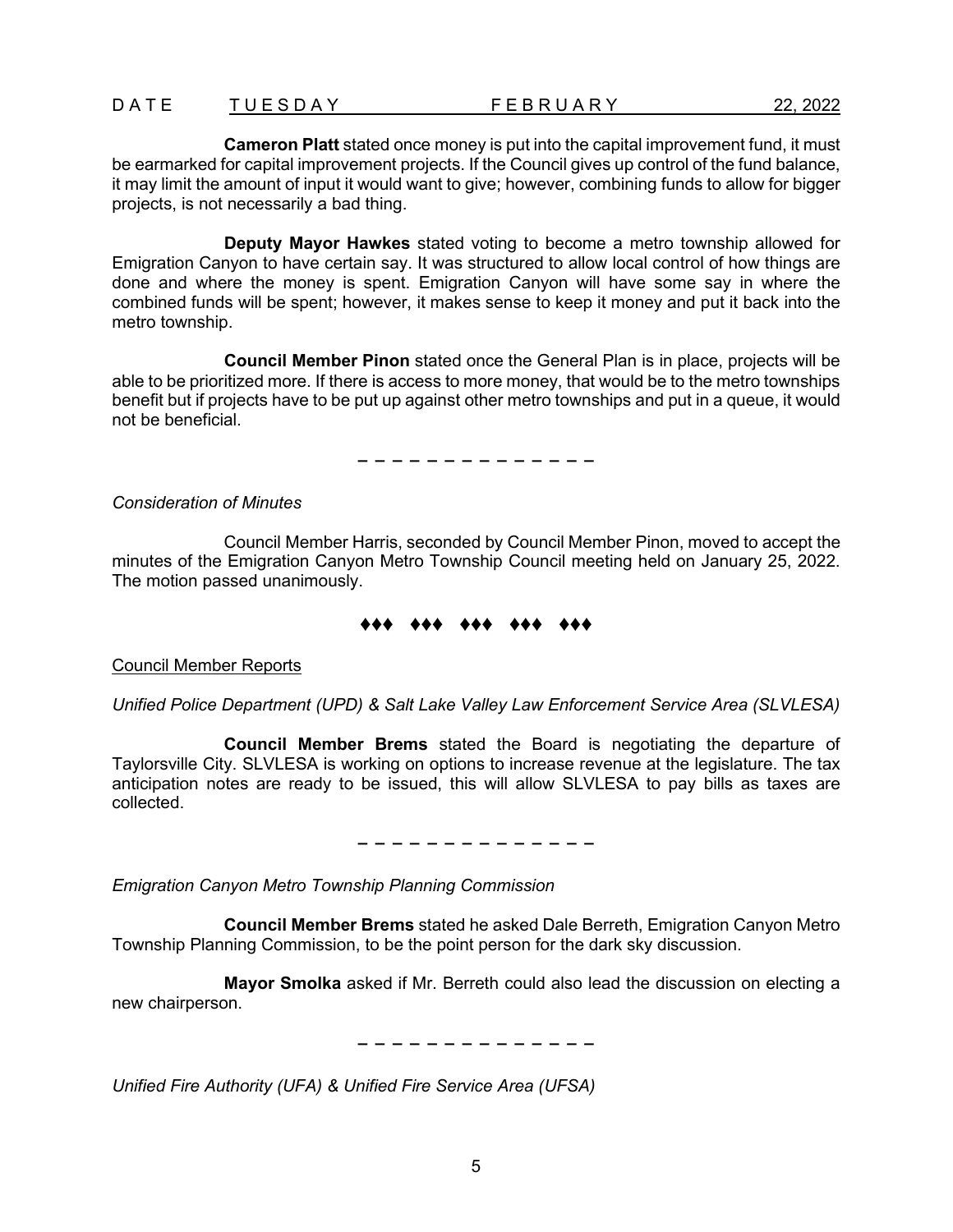**Council Member Harris** stated UFA is hiring a new chief internally and hopes to have that person in place by April. The budget process is underway. UFSA bonded for the construction of new stations and the rebuild of other stations. The Millcreek fire station is on hold because FEMA has denied the construction due to the land being on a floodplain. There is approximately \$6.5 million that was allocated to the Millcreek station and the Board is trying to determine the best way to handle those funds. They have discussed returning the funds to the bond offerors or there is an option to put some in escrow.

− − − − − − − − − − − − − −

### *Watershed Plan*

**Council Member Harris** stated she is hoping that the report for the watershed plan will be available next week. Moving forward, the plan is that the preliminary report will be submitted for review and then a meeting with River Restoration will be held to make suggestions. A final best practices meeting will be held, and the project should be wrapped up around late March.

− − − − − − − − − − − − − −

### *Utah Broadband*

**Council Member Harris** stated she had a meeting with Utah Broadband about expanding internet in the canyon and hopes to have a follow-up meeting. There are some lowcost options like a repeater that can increase coverage. There have not been any decisions made at this time.

− − − − − − − − − − − − − −

*Wasatch Front Waste and Recycling District (WFWRD)* 

**Council Member Pinon** stated he was sworn in to the WFWRD Board and attended training. There may be a fee increase in the next year or two. They are going through the process of becoming a local district.

− − − − − − − − − − − − − −

*Records Officer*

**Council Member Pinon** stated he went through the training to become a Records Officer and received his certificate.

− − − − − − − − − − − − − −

*Association of Municipal Governments*

**Deputy Mayor Hawkes** stated the Association of Municipal Governments invites guest speakers to address specific topics. Glenn Ricart spoke about broadband network and how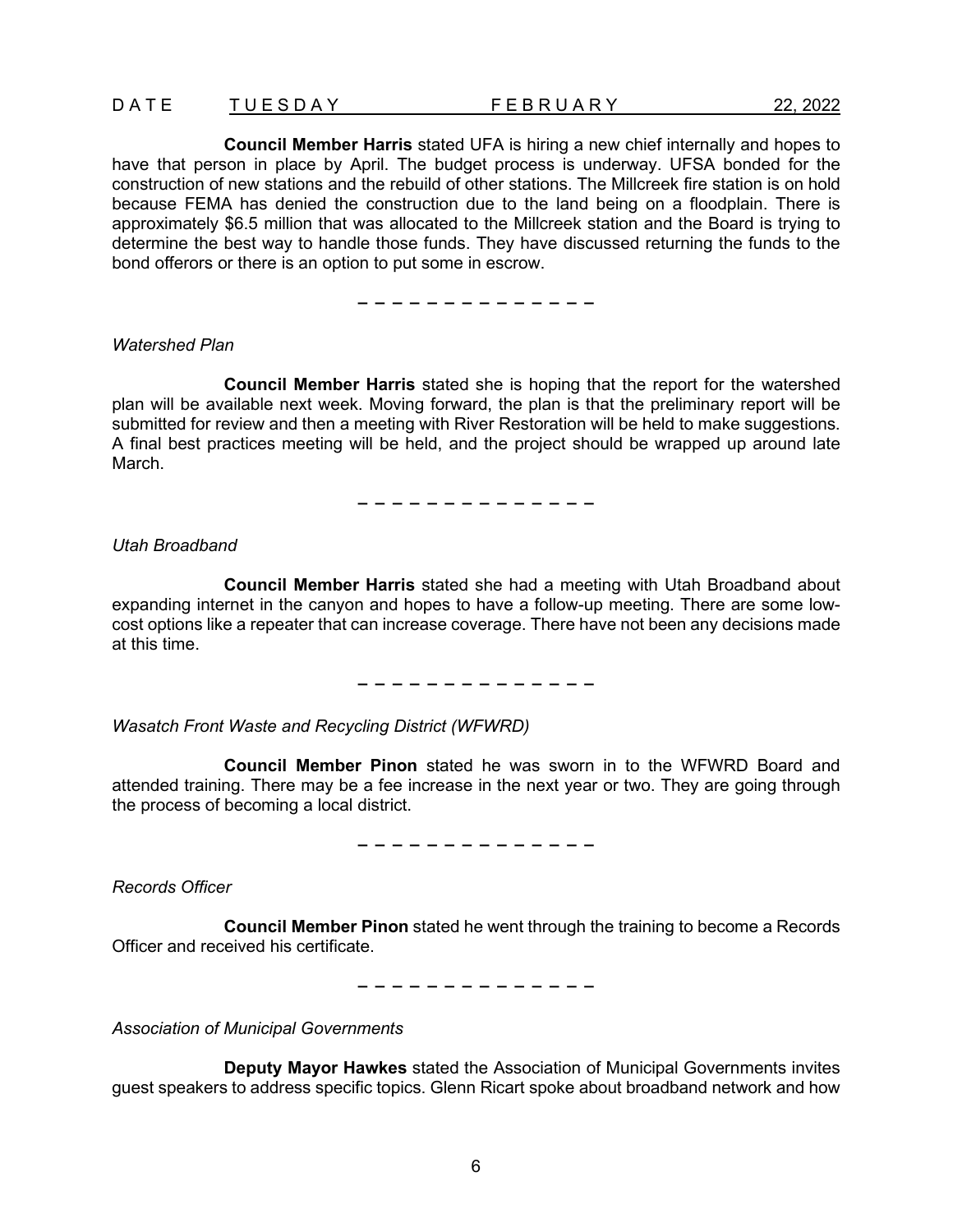|  | DATE | TUESDAY | <b>FEBRUARY</b> | 22, 2022 |
|--|------|---------|-----------------|----------|
|--|------|---------|-----------------|----------|

connective network and broadband are not the same thing. He discussed planning for the future and determining what the needs are and defining goals.

− − − − − − − − − − − − − −

*Website*

**Deputy Mayor Hawkes** stated she updated the website with information regarding UTA's free fare February.

− − − − − − − − − − − − − −

*Restrooms*

**Deputy Mayor Hawkes** stated she is working with Crystal Hulbert and Jefferson Thomas, Salt Lake County Engineering, on outdoor recreation grants. One application is for the restoration of Pinecrest and must incorporate trails and tie into a solution. The other application is for two additional restrooms, pit toilet, and maybe parking. The grant will provide \$15,000 that has to be used for planning and it must solve a need. In 2023 there will be a grant for \$1 million to implement the plan.

− − − − − − − − − − − − − −

*Community Renewable Energy Program*

**Deputy Mayor Hawkes** stated the deadline to opt in or out of the Community Renewable Energy Program is approaching, the Council may want to consider discussing it further.

− − − − − − − − − − − − − −

*Greater Salt Lake Municipal Services District (MSD)* 

**Mayor Smolka** stated the focus of the MSD Board has been the bond which has been issued.

− − − − − − − − − − − − − −

*Landfill Council*

**Mayor Smolka** stated the organization is progressing and improving substantially and there are no OSHA violations.

− − − − − − − − − − − − − −

*Wasatch Front Regional Council*